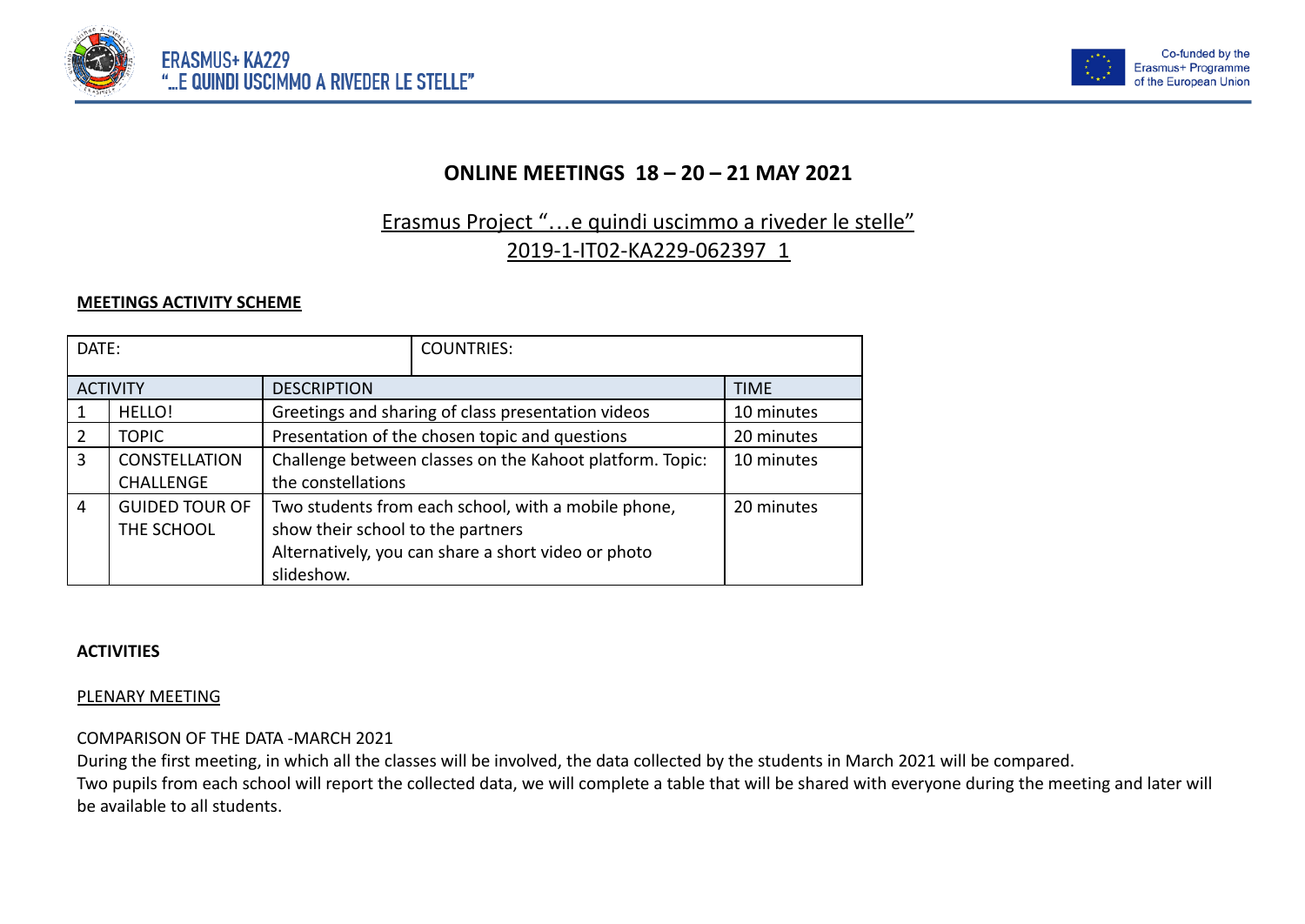



#### CLASSES' MEETINGS

#### 1 – HELLO! - VIDEO PRESENTATION OF THE CLASS

Each class prepares a video of up to 2 minutes in which each student introduces himself (name, class, a greeting). At the beginning of the meeting, each class presents their greeting video to the other.

### 2 – TOPIC – PRESENTATION OF A TOPIC

Students share information relating to the chosen topic (also with the help of online presentations). They ask and answer peers from the partner school about the topic.

#### **TOPICS**

| <b>TOPIC</b>                 | POSSIBLE IDEAS                                                  |
|------------------------------|-----------------------------------------------------------------|
| OUR SCHOOL                   | School system in our country: subjects, activities, school time |
| <b>OUR VILLAGE/TOWN</b>      | Sharing information about our village/town                      |
| <b>OUR CONSTELLATION</b>     | The class invents its own constellation and a myth linked to it |
| <b>EVERYDAY LIFE/HOBBIES</b> | Sharing info about hobbies and activities                       |

#### 3 - CONSTELLATION CHALLENGE

During the meeting the two classes will compete in a quiz, via the Kahoot platform, which will have the constellations as its topic. This quiz will be prepared by the coordinator school.

#### 4 - GUIDED TOUR OF THE SCHOOL

In the last part of the meeting 2/3 students, with a teacher from each school, first one class and then the other, will show their school to classmates with whom they held the meeting, moving around the building with a tablet or a mobile phone. Alternatively, you can share a short video or photo slideshow.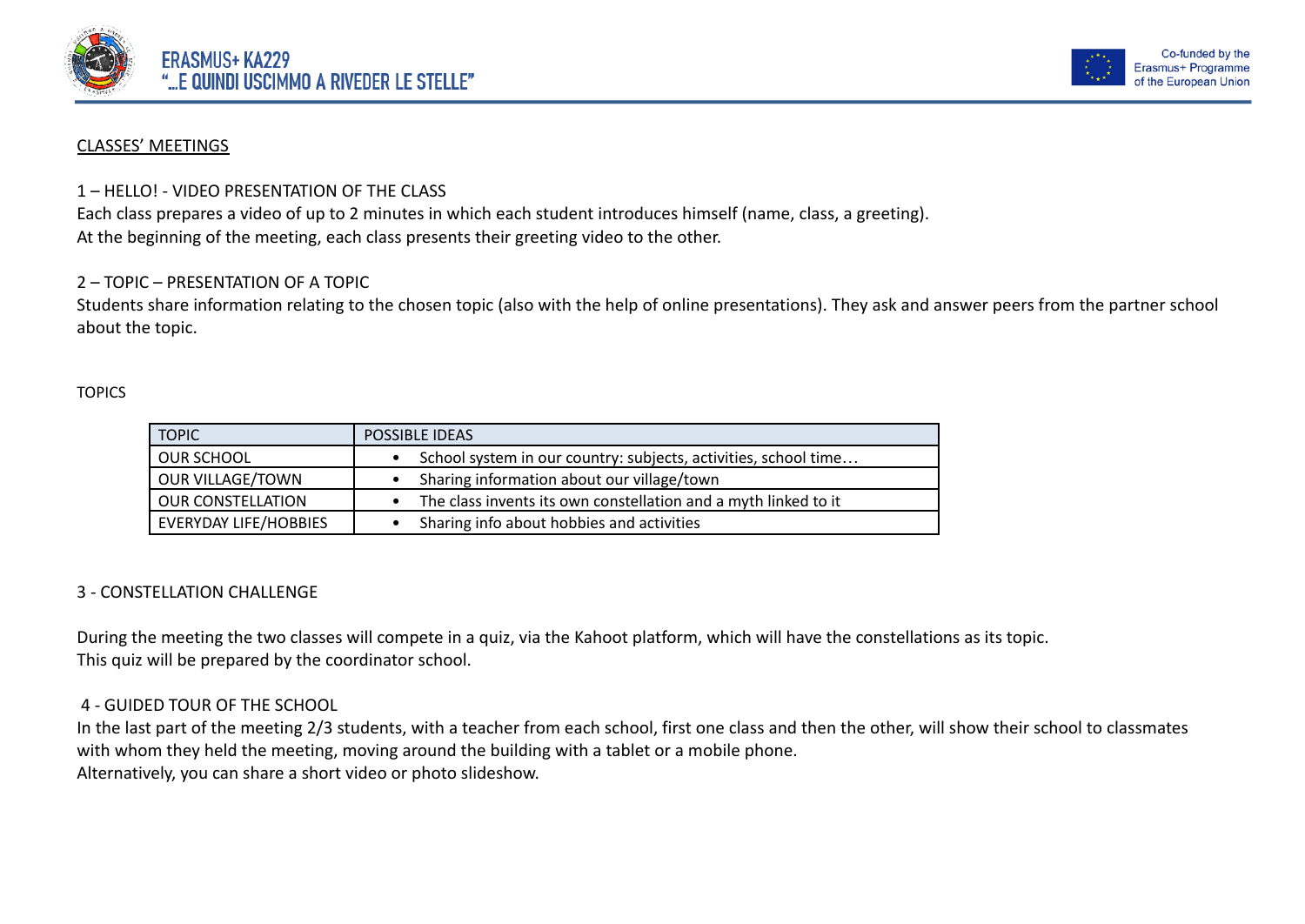



# **PROGRAM**

| <b>18 MAY 2020</b>    |                                                                                                                                                                             |                                      |                                                              |                                                  |  |
|-----------------------|-----------------------------------------------------------------------------------------------------------------------------------------------------------------------------|--------------------------------------|--------------------------------------------------------------|--------------------------------------------------|--|
| <b>TIME</b>           | <b>ACTIVITY</b>                                                                                                                                                             | <b>COUNTRIES</b>                     | <b>CLASSES INVOLVED</b>                                      | <b>TOPIC</b>                                     |  |
| $9:00-$<br>10:00 am   | Plenary meeting:<br>Opening of the event (Prof.<br>Silvia Mazzoni)<br>Announcement of the Project<br><b>Winning Logo</b><br>Surveys' data comparison -<br><b>March 2021</b> | <b>ALL PARTNERS</b><br><b>SCHOOL</b> | <b>ALL CLASSES</b>                                           |                                                  |  |
| 10:30-<br>11:30 am    | $1st$ Online meeting                                                                                                                                                        | <b>ITALY - GREECE</b>                | 3^A-3^B Torgiano Secondary school<br>Primary 4 Greek section | <b>EVERYDAY LIFE/HOBBIES</b>                     |  |
|                       |                                                                                                                                                                             | SPAIN-UK                             | Primary 4<br>Primary Year 6                                  | <b>EVERYDAY LIFE/HOBBIES</b>                     |  |
| $11:45 -$<br>12:45 am | 2 <sup>nd</sup> Online meeting                                                                                                                                              | <b>GREECE - FINLAND</b>              | P5 Greek section<br>6a & b                                   | OUR VILLAGE/TOWN<br><b>EVERYDAY LIFE/HOBBIES</b> |  |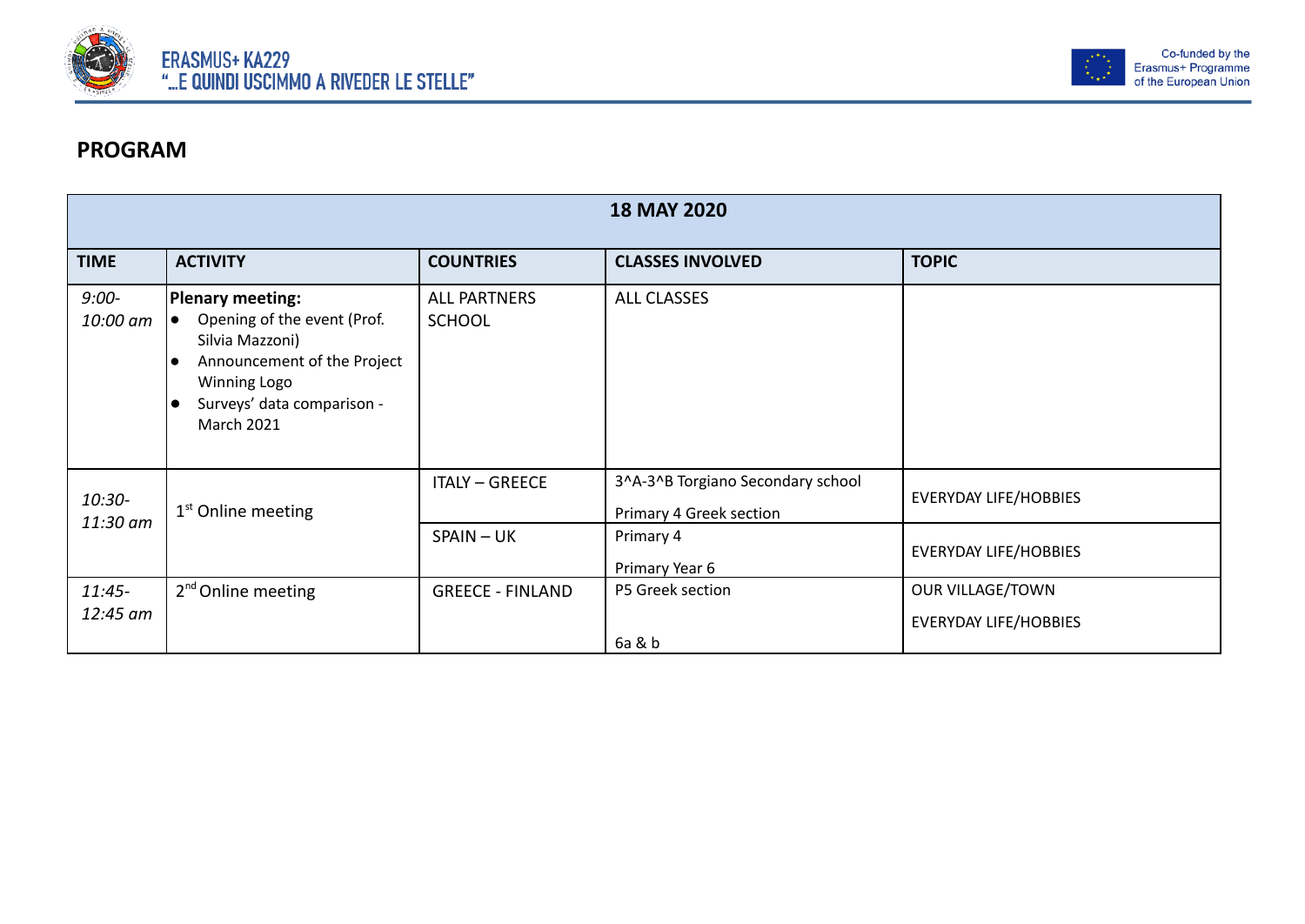



| 20 MAY 2021          |                                |                        |                                                        |                                               |
|----------------------|--------------------------------|------------------------|--------------------------------------------------------|-----------------------------------------------|
| <b>TIME</b>          | <b>ACTIVITY</b>                | <b>COUNTRIES</b>       | <b>CLASSES INVOLVED</b>                                | <b>TOPIC</b>                                  |
| 10:30<br>$-11:30$ am | $1st$ Online meeting           | <b>ITALY - FINLAND</b> | 3^B Passaggio di Bettona Secondary<br>school<br>6a & b | <b>OUR CONSTELLATION</b>                      |
|                      |                                | SPAIN - GREECE         | Primary 5<br>P4 & P5 English section                   | <b>OUR CONSTELLATION</b>                      |
| $11:45-$<br>12:45 am | 2 <sup>nd</sup> Online meeting | <b>ITALY - UK</b>      | 3^C Torgiano Secondary school<br>Primary Year 6        | <b>OUR SCHOOL</b><br><b>OUR CONSTELLATION</b> |
|                      |                                | <b>FINLAND - SPAIN</b> | 6a & b<br>Primary 5                                    | <b>OUR SCHOOL</b>                             |

| 21 MAY 2021 |                      |                      |                                                           |                   |  |
|-------------|----------------------|----------------------|-----------------------------------------------------------|-------------------|--|
| <b>TIME</b> | <b>ACTIVITY</b>      | <b>COUNTRIES</b>     | <b>CLASSES INVOLVED</b>                                   | <b>TOPIC</b>      |  |
| 10:30 am    | $1st$ Online meeting | <b>ITALY - SPAIN</b> | 3^A Passaggio di Bettona Secondary<br>school<br>Primary 4 | OUR VILLAGE/TOWN  |  |
|             |                      | <b>GREECE - UK</b>   | Secondary1<br>Primary Year 6                              | <b>OUR SCHOOL</b> |  |